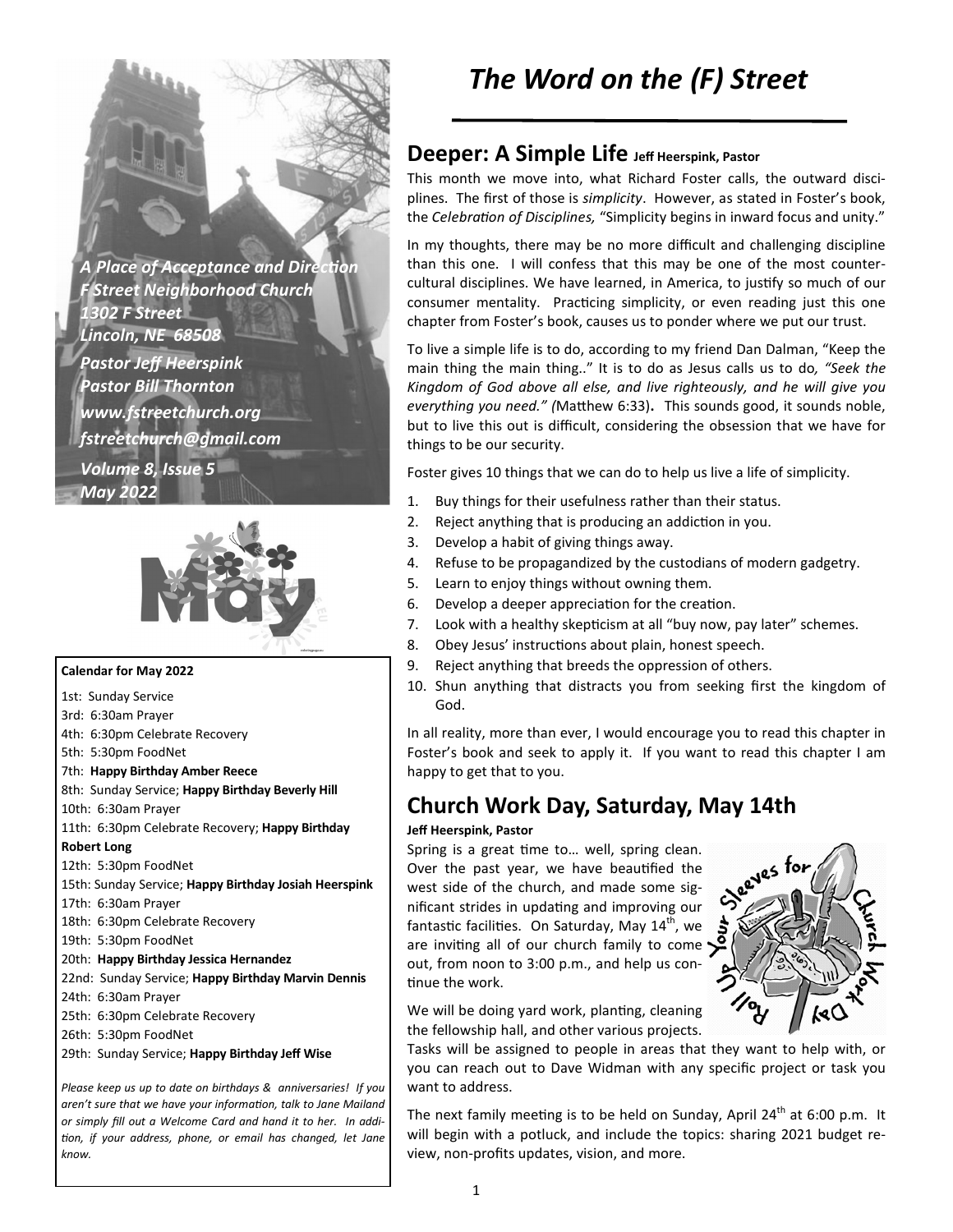# **Upcoming 3M (Ministry) Class on**

### **May 15th Bill Thornton, Teaching Pastor**

With a view toward developing fully devoted Christ followers at F Street Neighborhood Church, we offer a series of classes called 3M, which includes teaching on Membership, Maturity, and Ministry. Our next class, which focuses on Ministry, is planned for May  $15<sup>th</sup>$ , and will explore how each of us is uniquely shaped to serve the Lord and his people. If you haven't yet had opportunity to attend this class, we hope that you will sign up when opportunity is given in the next few weeks so that we will know how many to plan on for the lunch that is provided. Our 3M classes occur following the Sunday morning worship service on the dates scheduled. Please feel free to contact Pastor Jeff or me with questions or to sign-up for these classes.

## **"Give to Lincoln" Day is May 26th**

#### **Bill Thornton, Teaching Pastor**

The  $11<sup>th</sup>$  annual Give to Lincoln Day will be held on May 26<sup>th</sup>. This is an amazing event when the Lincoln community comes together for a day of giving that blesses a host of local nonprofits providing a multitude of needed services which helps to improve the quality of life in our city.

We invite you to help with this annual event through your generosity, and we recommend three local non-profits with ties to F Street Neighborhood Church for your consideration: Atlas Lincoln, Transformations Thrift Store, and Jacob's Well. You can learn more about the work of these fine organizations by visiting their websites.

www.atlaslincoln.org www.transformationsthriftstore.org www.jacobswell-lincoln.com



## **Thank You, Barb Douglas Jeff Heerspink, Pastor**

On May 15<sup>th</sup> Barb Douglas will serve her last day as a staff member at F Street Neighborhood Church. A little over six years ago, she came to F Street Neighborhood Church through a friend, and soon came to speak with me about Parish Nursing, explaining the role it could play here. I really do not know if we ever really got to actual Parish Nursing, as Barb has been a support to so many in so many ways. She has overseen the Benevolence ministry, been the house mother to many of our Immerse Interns, worked with addiction ministries, and been an overall blessing to the ministry of F Street Church.

I am grateful for the grace she has shown to many, the way that she has not just distributed the money, but walked with individuals through tough times. As she leaves the work here, I hope that you will express your support and appreciation to Barb for all that she has done

# **Welcome, Hollie Sell, as F Street Neighborhood Church Administrative Assistant.**

Hollie came to work at F Street Church as a Resident, as part of her schooling at Hope International University (formerly a Student of "Mr. Thornton's" at Nebraska Christian College). She also took the summer job with Immerse, and returned to her residency in the F Street Church office, also overseeing the older students' Journey Group on Sunday Morning. As her residency ends this May, we are happy to bring her on staff to help keep us, pastors, in line, organized, and on time.

She will be in the office on Tuesdays and Thursdays, as she also is on staff in a similar role with Atlas, and continues in her schooling.



## **Youth Update Sage Peterson**

Hello F Street Church. This school year has flown by, and the youth group only has three more weeks until summer break! The last night of the year will be on May 17th. This year has been incredible, and I can't wait to close out this year strong.

This last month of April has been a busy one for F Street Youth, but a lot of awesome things happened. Some middle school students were able to attend a retreat at Hidden Acres camp, with lots of other middle schoolers from all over. Over the weekend, they learned about some unexpected surprises in the Bible, and the unexpected savior that appeared. During the holy week, our high school students had the opportunity to attend a Passover meal. This was a very powerful night for all, and helped prepare us for Good Friday and Easter. Our students were also able to help serve and promote the block party by inviting the entire neighborhood. Finally, at the end of April, our group was able to take on a youth group from Firth in kickball. It was a ton of fun, and we have a pretty good team here at F Street Church!

If you are interested in learning more about F Street Youth, please contact Sage Peterson at sage@fstreetchurch.org.

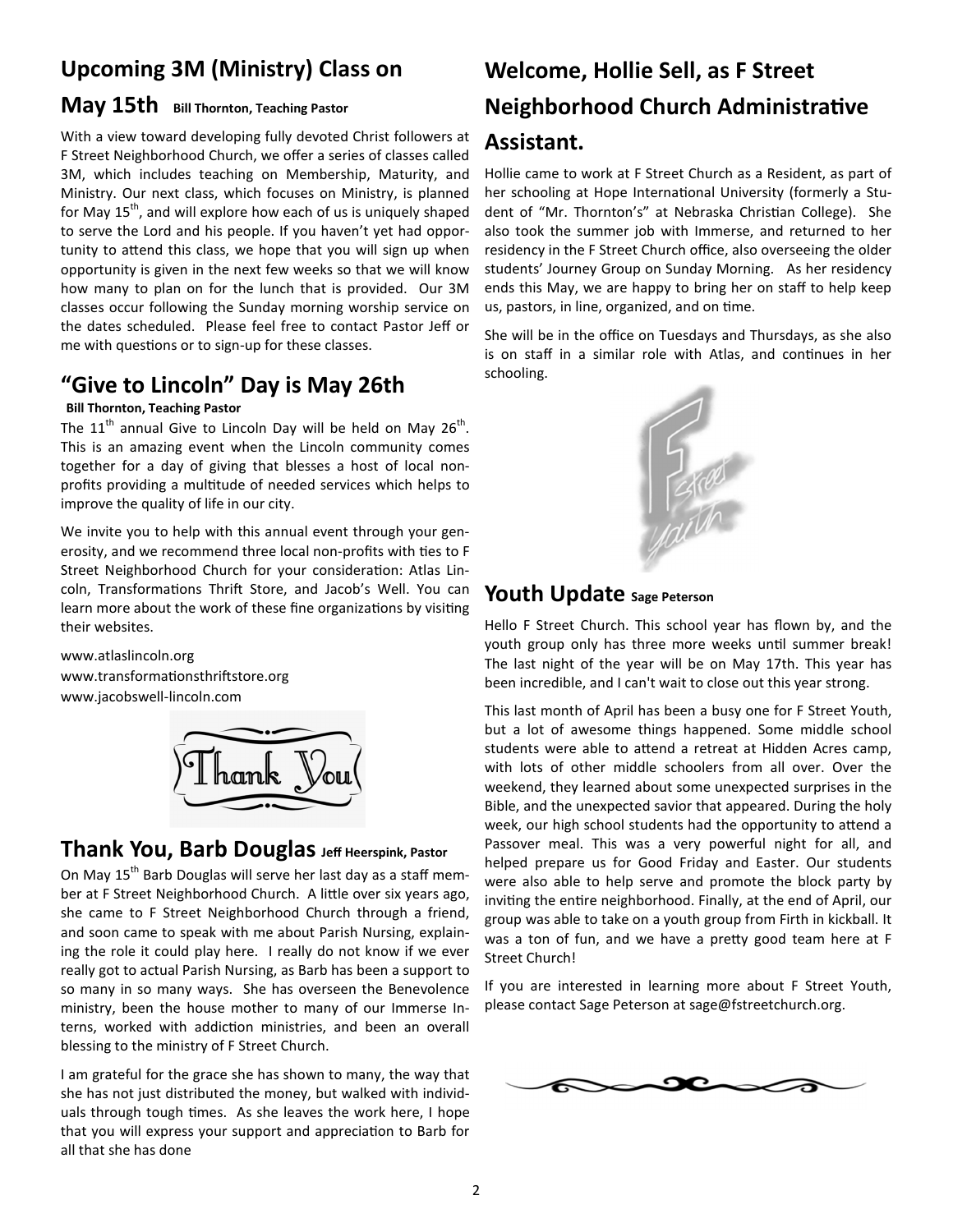

# **Coach's Corner Beth Heerspink**

What in the world is a "Coach?" It's one of those trendy words that everyone has heard of. As "life coaching" has become more popular, the industry has also earned its share of skepticism. I'll admit, I was one of those skeptics until I read the book, The *Coach Model*, by Keith Webb, which offered Christ-based, Christian coaching as a method of ministry. I came to realize that coaching did not REPLACE other helping roles (mentor, teacher, counselor), but simply added an additional set of skills that could be utilized as an *additional* helping role, or implemented *into* the other roles. A coach helps a person move from point A to point B, getting "unstuck" in certain areas. Coaching relies on reflection and awareness, discovery and processing, encouragement and challenge, goal setting and action. It relies on the Holy Spirit to be part of the awareness and goal-setting process, and ultimately strives for transformation in a person's life. Coaching honors the fact that most people don't like to be told what to do, all of the time. It also offers dignity because it empowers a person to take responsibility and action.

Why am I telling you this? First, I am letting you know a little bit about what I do as part-time staff here at F Street Church. Half of my time is spent working with teams, and half of my time is spent coaching individuals. I currently work with nine individuals from our church and community in an ongoing coaching relationship. I usually work with people for about six months, so there are always "spots" opening up. If you are looking for support to make a specific change in your life (often issues related to faith, family, ministry, or recovery), please feel free to reach out to me and set up a time to talk.

For those of you who are currently in leadership, or helping roles (such as mentors), I wanted to also let you know that I am doing a three-day Coaching Workshop in the beginning of August, at Carol Joy Holling Camp in Ashland (August 4-6). This workshop is an interactive training designed to equip people in skills such as listening, asking powerful questions, goal setting, and more. If you want to add another tool in your tool belt of skills, as you walk alongside people in your various roles, this could be a great opportunity. Please email me at beth@fstreetchurch.org if you would like more information. Thanks!



## **Health Ministry Corner Barb Douglas, HMFSNC**

Good morning Brothers and Sisters in Christ. This is Barbara Douglas, your Parish Nurse, wishing you all the best. I will be

retiring, at least for now, and moving to Missouri. So not too far away, only four hours, just a hop, skip and a jump away!

God called me to F Street Church, and now he is calling me away. That's how missions work. This time at FSNC has been the longest amount of time God has had me stay in one place. The first call was all over the world. God took me to approximately 15 different countries in just about 18 years. Serving our Amazing God has been an exceptional, exhilarating, and wonderful call on my life, and I hope to continue in whatever he has for me to do.

Some of you knew Lincoln was my home town. I was born at the original Lincoln General Hospital (which is no longer there). I spent many summers on 11th street, where my aunt and uncle and three of my cousins lived. Yes! That is about three blocks or so from FSNC. I was truly hoping God called me here to stay. But he has his plans, and they don't always match up with ours.

The last six years have really flown by! It sounded like a reasonably long time when I first agreed to try this mission on June 1, 2016. Back then, this was a slightly different type of church. Though I had helped plant several churches on foreign soil, I had never been called to help with one here in America, not as a mission anyway. I have been a Parish Nurse since about 1984. That was my training field, and God's preparation for the foreign mission field that began in 1999.

God can use anyone, no matter what your past or present looks like. He is constantly looking for a child of his to send. Sometimes it may be right next door. Missions for the Lord aren't necessarily glamorous or fantastic trips. Sometimes it's just hearing his wee small voice, calling us to smile at that sad person in the pew next to us, or maybe even to travel halfway around the world just to deliver a much awaited message to a mother who thought she was forgotten. I, for one, never know exactly when, or where I will hear that wee small voice calling me, or what God may be wanting me to do. But one thing is for sure, getting to know the One who calls us is imperative. Knowing him has been, and will always be the joy of my life.

Thank you all for allowing me to serve you in this beautiful little church, in Christ's name. I will continue to pray for this church, and all it contains as long as God's call remains on my life. God's blessings on your future every day. Love one another and allow him to walk with you, to always show you the way. With all my heart, Barbara J. Douglas HMFSNC